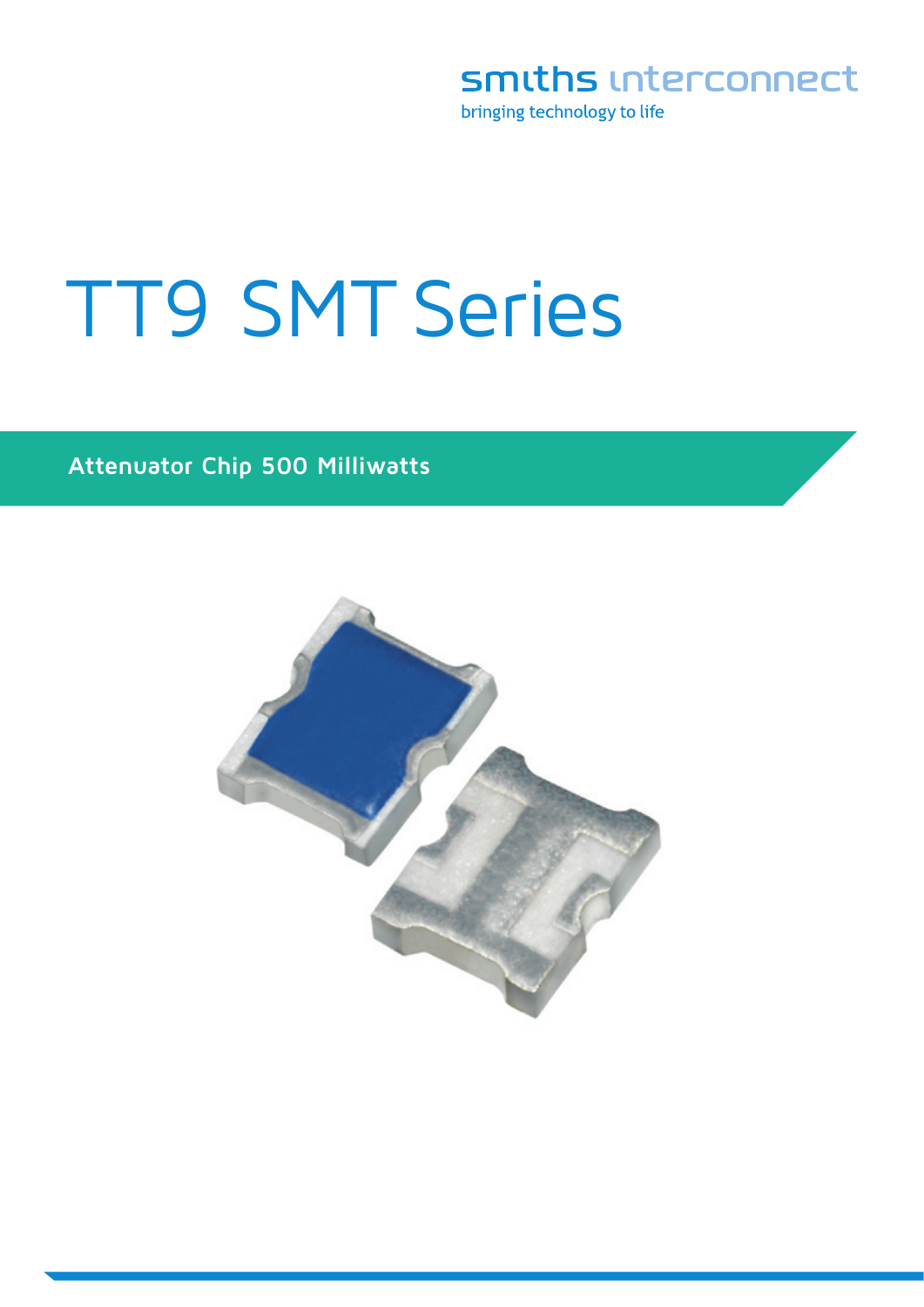# TT9 SMT Series

Attenuator Chip 500 Milliwatts



Smiths Interconnect offers the widest selection of products from DC through Q band. Backed by proven performance and significant heritage, Smiths Interconnect is the leader in high reliability components.

Smiths Interconnect introduces the TT9 series, a new wideband surface mount fixed attenuator optimized for performance from DC to 20 GHz. Utilizing our 40 plus years of experience in refining attenuation solutions, the TT9 offers the best performance to date for high frequency applications in an SMT package. These devices are noted for their excellent performance and small size, measuring only 0.070" x 0.060" (1.78mm X 1.62mm). The TT9 wideband fixed attenuator handles 500mW of input power and is available in dB values from 0 to 10 dB in 1 dB increments. In addition, Smiths Interconnect can develop custom variations specific to the frequency band of your application. The same footprint is also offered in a temperature variable version, the WTVA SMT series, for ultimate design flexibility. This product is available in a both RoHS compliant and Sn60Pb40 solder finish versions and supplied on tape and reel for high volume pick and place applications.

Full test qualification test report and RF test report are available for this series on our website. A product kits with an evaluation board is also available.

TT9 SMT Series, specifically designed for surface mount broadband applications which require more power.

### Features and Benefits

- Small Footprint
- High Power
- Surface Mount
- Low VSWR
- Fasy Installation
- Wide Attenuation Offering

### Applications

- Mobile Networks
- **Broadcast**
- **High Power Amplifiers**
- Isolators/Circulators
- **Military**
- Instrumentation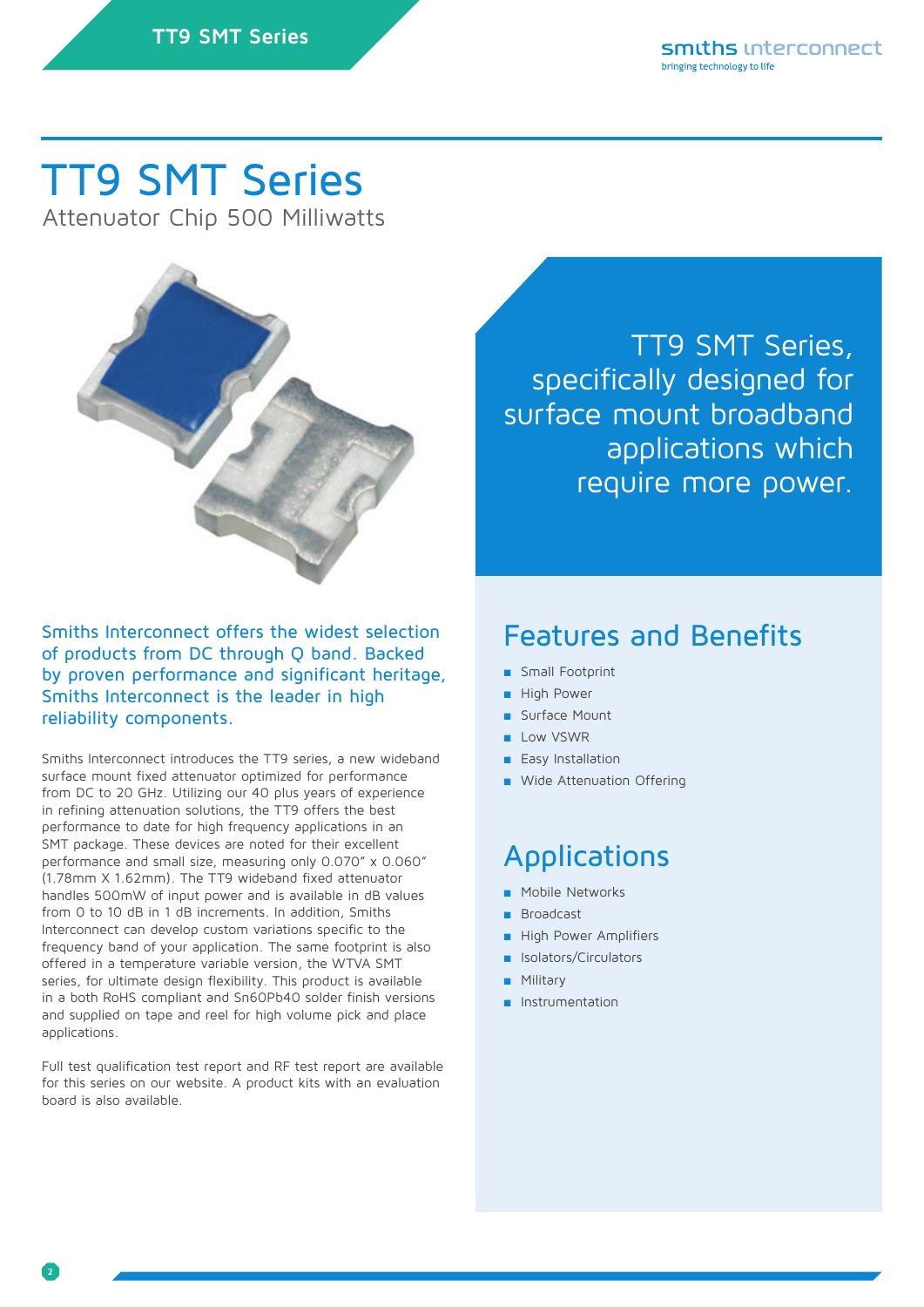# Technical Characteristics

| <b>Mounting Configuration</b><br><b>Options</b> | <b>Surface Mount (SMT)</b>                                                                                                                                                                                                            |                  |           |  |  |  |  |
|-------------------------------------------------|---------------------------------------------------------------------------------------------------------------------------------------------------------------------------------------------------------------------------------------|------------------|-----------|--|--|--|--|
| <b>Electrical</b>                               |                                                                                                                                                                                                                                       |                  |           |  |  |  |  |
| <b>Nominal Impedance</b>                        | 50 ohms                                                                                                                                                                                                                               |                  |           |  |  |  |  |
| <b>Frequency Range</b>                          | $DC -20 GHz$                                                                                                                                                                                                                          |                  |           |  |  |  |  |
| <b>Attenuation Values Available</b>             | 1-10 in 1 dB Increments                                                                                                                                                                                                               |                  |           |  |  |  |  |
| <b>Attenuation Accuracy</b>                     | <b>ATTENUATION ACCURACY</b>                                                                                                                                                                                                           |                  |           |  |  |  |  |
|                                                 | <b>Attenuation Value (dB)</b>                                                                                                                                                                                                         | <b>DC-15 GHz</b> | 15-20 GHz |  |  |  |  |
|                                                 | $O - 4$                                                                                                                                                                                                                               | ± 0.5            | ± 0.5     |  |  |  |  |
|                                                 | $5 - 10$                                                                                                                                                                                                                              | ± 0.5            | ± 0.75    |  |  |  |  |
| <b>Input Power CW</b>                           | 500 Milliwatts Max up to 125°C (See derating curve)                                                                                                                                                                                   |                  |           |  |  |  |  |
| <b>Peak Power</b>                               | 5 Watts based on 10 µS pulse width @ 1% Duty Cycle                                                                                                                                                                                    |                  |           |  |  |  |  |
| <b>VSWR</b>                                     | 1.40:1 Typical DC-20 GHz, 1.70:1 Max 10-20 GHz                                                                                                                                                                                        |                  |           |  |  |  |  |
| <b>Environmental</b>                            |                                                                                                                                                                                                                                       |                  |           |  |  |  |  |
| <b>Operating Temperature</b>                    | $-55^{\circ}$ C to $+150^{\circ}$ C                                                                                                                                                                                                   |                  |           |  |  |  |  |
| <b>Storage Temperature</b>                      | $-65^{\circ}$ C to $+150^{\circ}$ C                                                                                                                                                                                                   |                  |           |  |  |  |  |
| <b>Moisture Sensitivity Level</b>               | MSL 1 - Unlimited                                                                                                                                                                                                                     |                  |           |  |  |  |  |
| <b>Mechanical</b>                               |                                                                                                                                                                                                                                       |                  |           |  |  |  |  |
| <b>Substrate Material</b>                       | Alumina (Al <sub>2</sub> O <sub>2</sub> ) 96%                                                                                                                                                                                         |                  |           |  |  |  |  |
| <b>Resistive Film</b>                           | Thick Film                                                                                                                                                                                                                            |                  |           |  |  |  |  |
| <b>Terminal Material</b>                        | Thick Film                                                                                                                                                                                                                            |                  |           |  |  |  |  |
| <b>Protective Coating</b>                       | Polymer                                                                                                                                                                                                                               |                  |           |  |  |  |  |
| <b>Finish Options</b><br><b>Blank</b>           | Solder Plated (Sn60/Pb40)                                                                                                                                                                                                             |                  |           |  |  |  |  |
| -F                                              | Silver Plated (RoHS Compliant)                                                                                                                                                                                                        |                  |           |  |  |  |  |
| <b>Marking</b>                                  |                                                                                                                                                                                                                                       |                  |           |  |  |  |  |
| <b>Unit Marking</b>                             | None                                                                                                                                                                                                                                  |                  |           |  |  |  |  |
| <b>Quality Assurance</b>                        |                                                                                                                                                                                                                                       |                  |           |  |  |  |  |
|                                                 | Sample visual and mechanical Inspection - 1.0 AQL per mechnical drawing requirements.<br>Periodic electrical inspection performed for commerical grade products.<br>High reliability tested products are available per MIL-PRF-55342. |                  |           |  |  |  |  |
| <b>Packaging</b>                                |                                                                                                                                                                                                                                       |                  |           |  |  |  |  |
| <b>Standard Packaging</b>                       | Tape and Reel or Waffle Pack                                                                                                                                                                                                          |                  |           |  |  |  |  |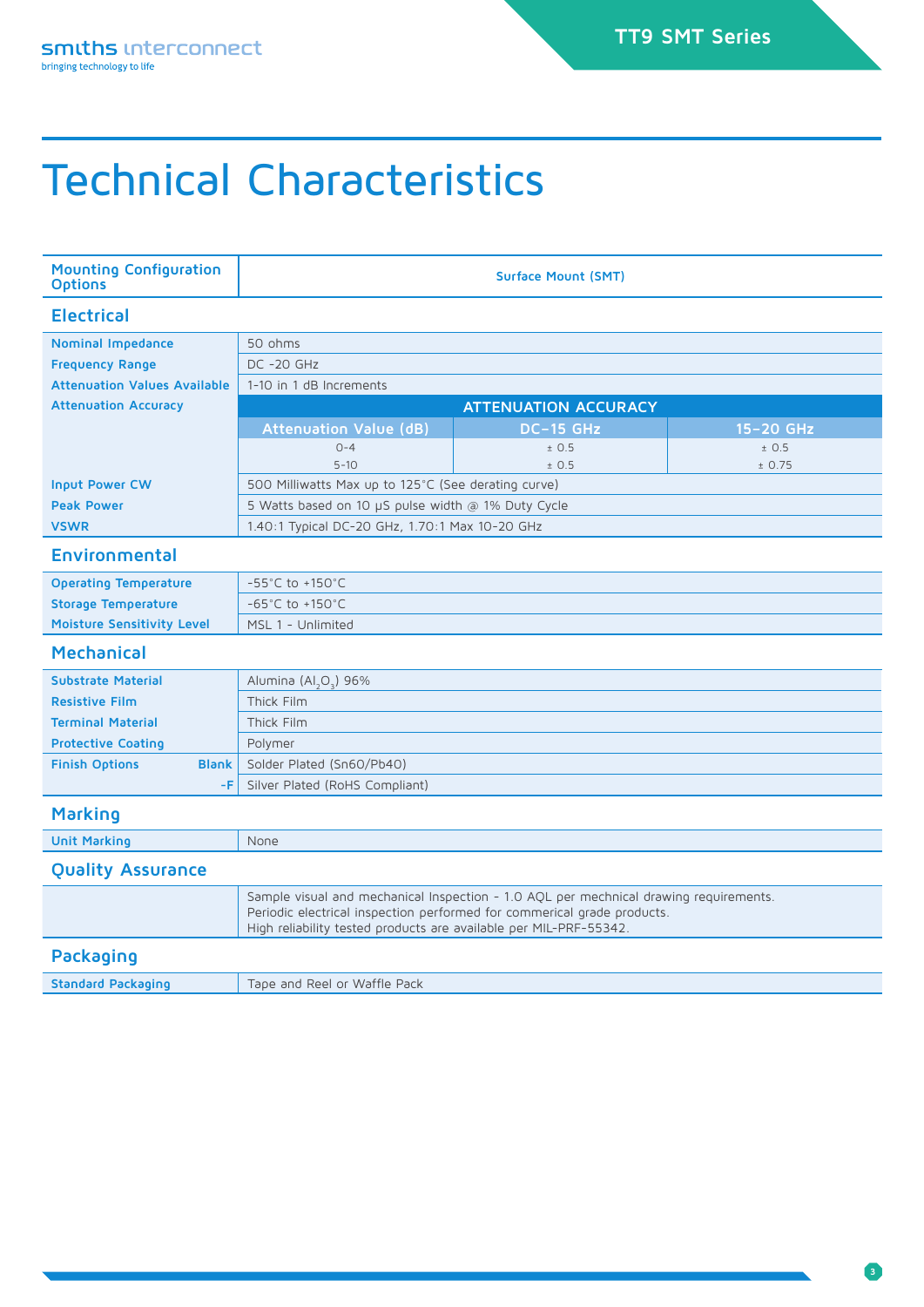# Power Derating Curve



# Typical Data

### **TT9 Series Attenuation TT9 Series VSWR**





# **Mechanical**

### **TT9 - Surface Mount**



Unless otherwise specified, tolerance:  $X.XXX = \pm 0.005$ "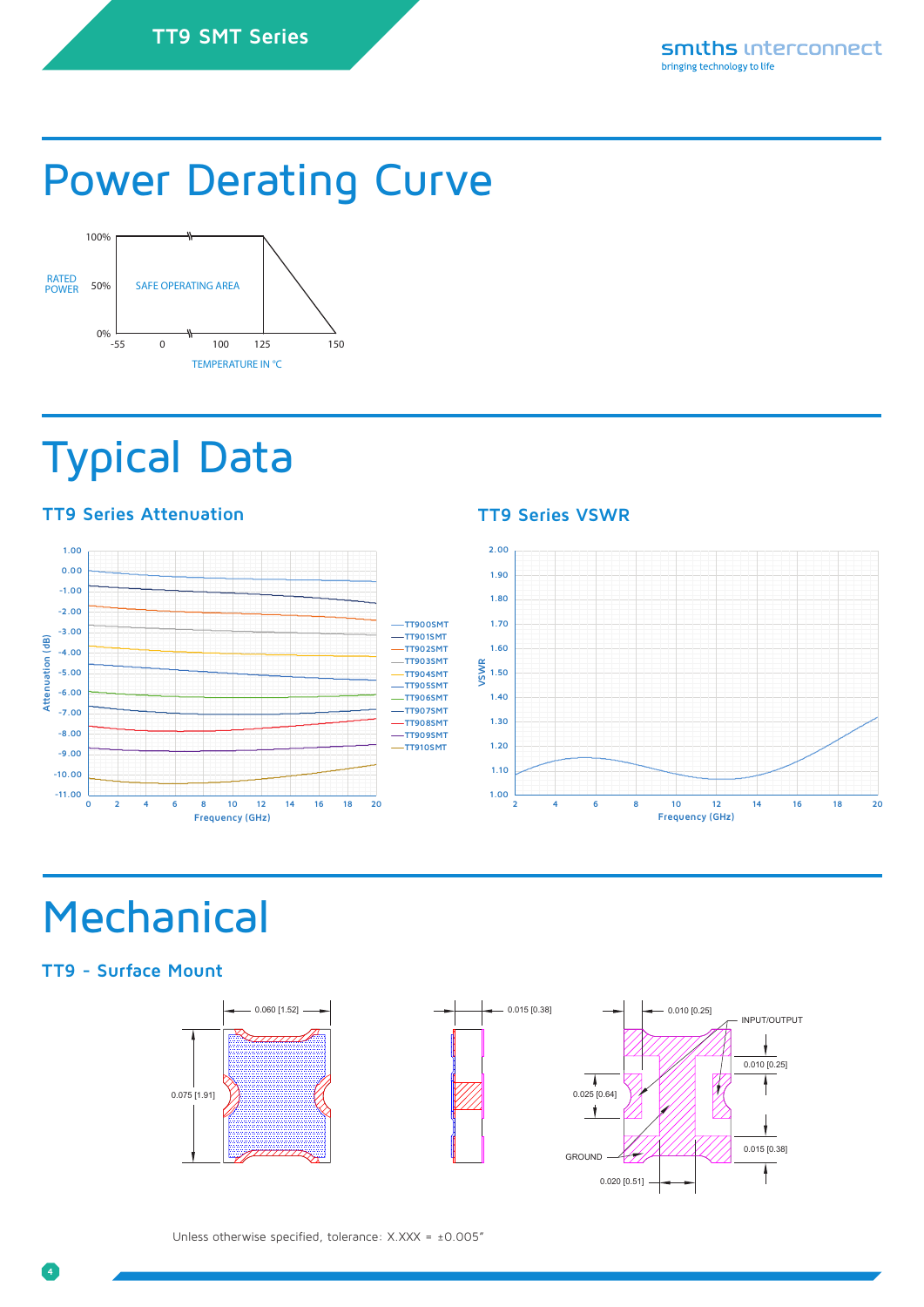# Suggested Mounting Footprint

|                    | Inches' |       |       | MM    |       |       |      |      |      |     |      |          |
|--------------------|---------|-------|-------|-------|-------|-------|------|------|------|-----|------|----------|
| <b>Part Number</b> |         |       |       |       |       | W     |      |      | ╌    |     |      | <b>A</b> |
| <b>TT9XXSMT</b>    | 0.025   | 0.015 | 0.016 | 0.049 | 0.018 | 0.070 | 0.64 | 0.38 | 0.41 | .24 | 0.46 | 1.78     |



## How To Order

Specify Model Number: **TT9XX.0XXXX**

| T   T   9            | $\overline{0}$             |   |   |  |  |  |
|----------------------|----------------------------|---|---|--|--|--|
|                      | $\overline{\mathbf{2}}$    | 3 | 4 |  |  |  |
| 1 Series Name        | Series                     |   |   |  |  |  |
| 2 Atttenuation Value | 00.0 dB through<br>10.0 dB |   |   |  |  |  |
| 3 Options            | Surface Mount<br>IMI.      |   |   |  |  |  |
| 4 Terminal Finish    | Standard<br>17<br>RoHS     |   |   |  |  |  |

**5**